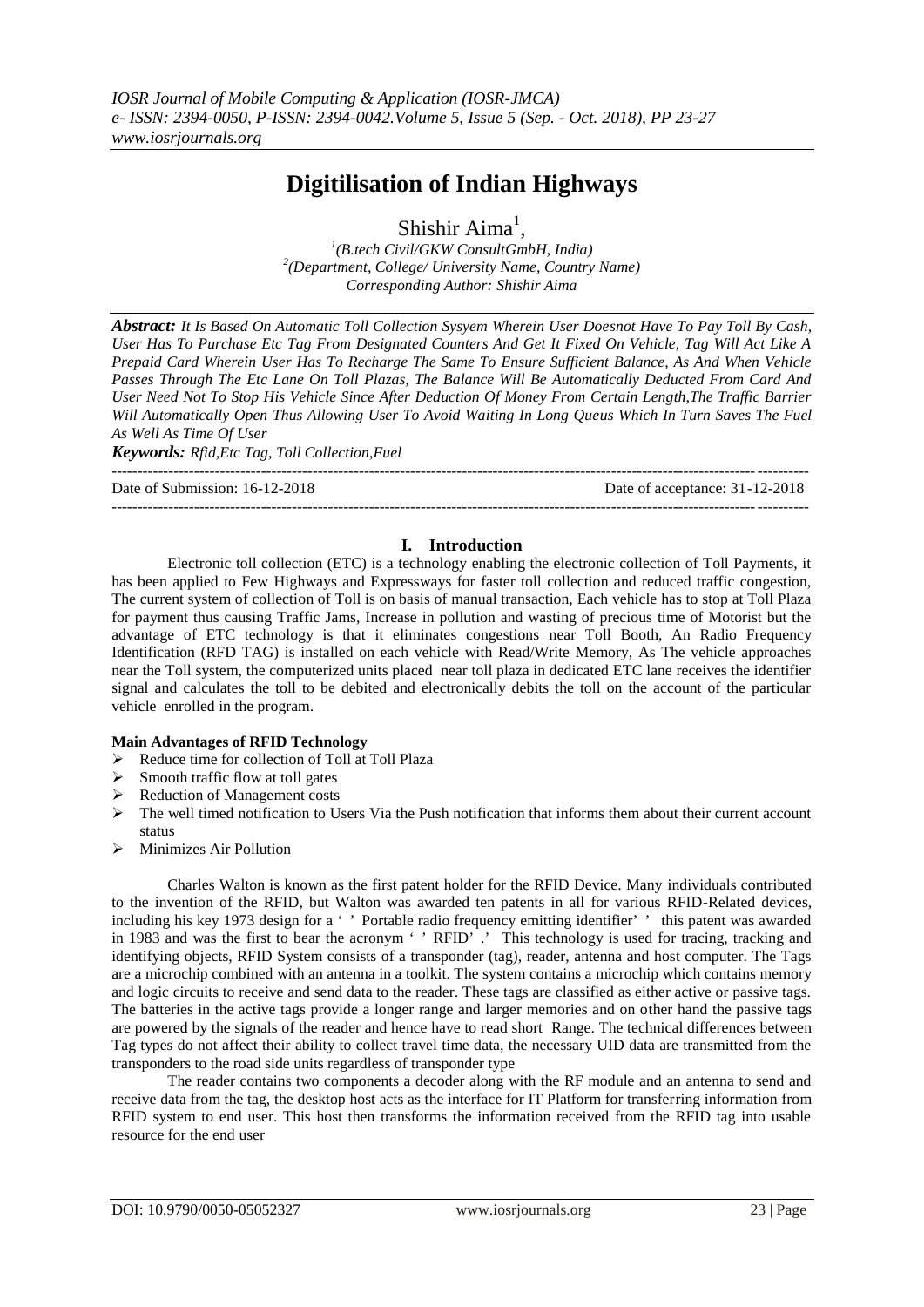

# **RFID TAG**

A basic RFID system consists of three components:

- I. An antenna
- II. A transceiver with decoder
- III. A transponder electronically programmed with unique information

Automatic vehicle identification tags can be further broken down into distinct tag types based on the degree to which they can be programmed and the type of power source

**TYPE-1:** The information stored in these tags is fixed (read-only) and the tags do not have processing capabilities

**TYPE-11**: These tags contain an updateable (Read/Write) area on which the antenna/reader may encode information such as point of Entry, Date/time of passage

**TYPE-111:** Smart tags are used in conjunction with an in lane RF antenna/reader to communicate identifying information about vehicle, customer and account balance information to the toll system. Some portions of the tag information are fixed such as vehicle and customer while others are updateable such as balance information, the smart Tags contain a Microprocessor, which maintains account Balance information that is updated each time the smart card is used



#### **How it Works**

The vehicle fitted with ETC Tag contains a unique ID, the tag gives out RF signals. When vehicle reaches the entrance of the toll booth the RFID receiver Detects these signals with the help of sensors, the signals are then passed to controlling device. The reader receives the signal then the data is sent over to COM port of the connected device via the USB cable. With the help of COM port the data is transferred to the mobile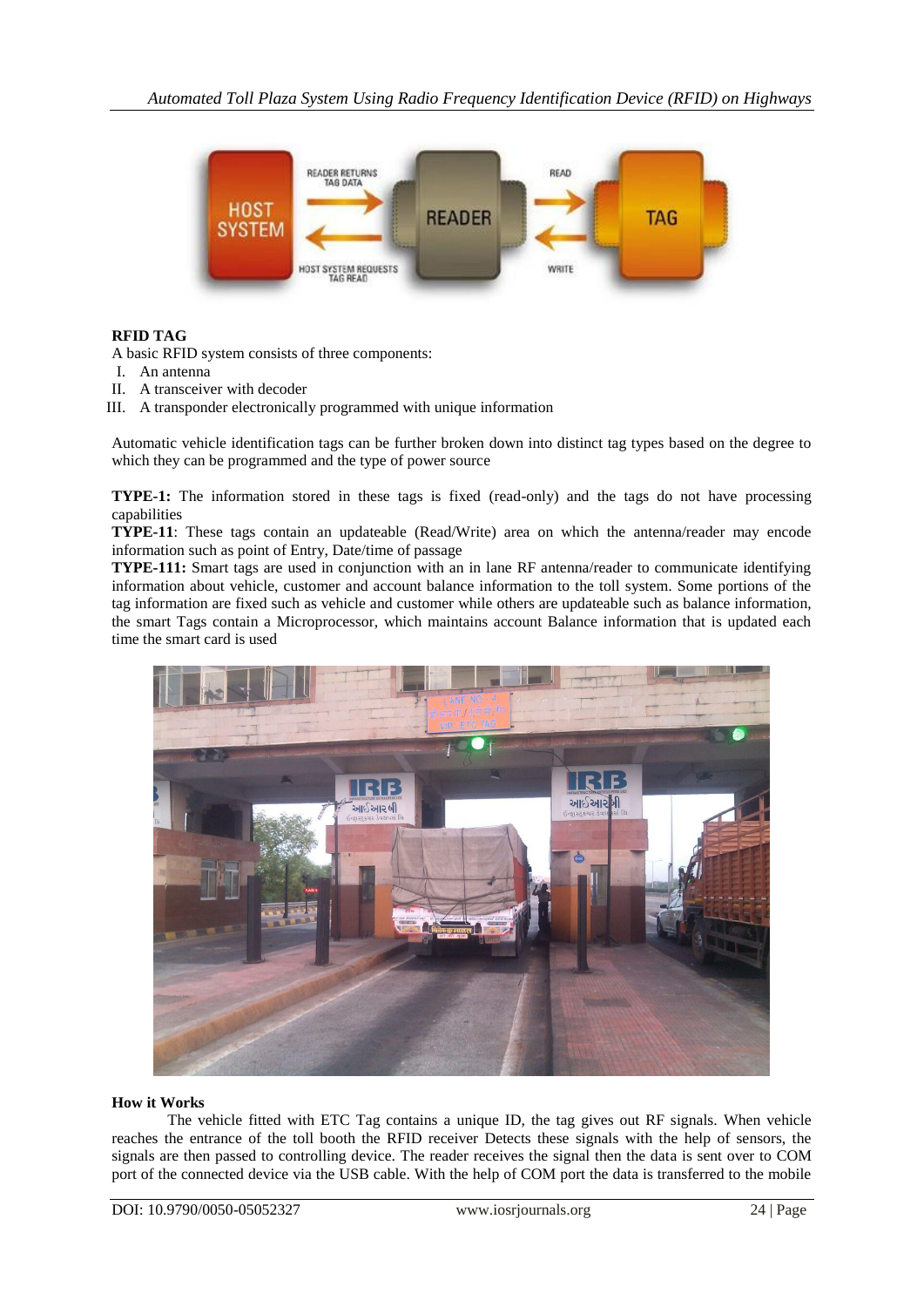device or laptop. The front-end software developed will display the details of the vehicle owner' s account on the screen .information such as Name, Date, time, total balance will be stored in data base. A detailed screen will be prepared from the information retrieved from data base that gives a complete description of owners account. By the end of the month the system will give the bill and the total amount pending of the user for the current month will also be printed .this regular bill will be sent to the user via an android application through the notification service.

The vehicle owners running short of balance at the toll booth will be sent through a separate where they can recharge their balance to pay their undue amount. Another option given to the users is that they can recharge their account by using mobile phones and visiting website of Banks offering Fastag

Currently FastTag are available at ICICI Bank and soon FastTag will be available from Axis Bank.



#### **Components in the RFID Tool kit**

The following components are included in the RFID Tool kit which is necessary for proper functioning of the system

- Power Supply- The power supply is required to fulfill the components attached in the tool kit; it contains a transformer, filter and rectifier. The system uses 9-10 v of power supply
- MAX 232- This component is required to convert TTL logic into RS232 logic and vice-versa. In TTL: Logic 1 is  $+ 5v$  and logic 0 is 0 V. in RS232: Logic 1 is -10V and logic 0 is  $+10V$ . This unit provides an interface required for communication required between micro controller and RS232 based devices using serial communication port. The MAX 232 IC is dedicated for logic conversation. The unit requires +5vdc for normal operations
- RF ENCODER HT 12E- This unit is used for the encoding of 4 bit data before passing it in the communication channel .Essentially it creates a serial bit stream out of the parallel bits of input data. After that it transmits data stream to RF transmitter component, The unit requires  $+5$  v  $-12$  V DC for its normal functioning
- RF TRANSMITTER- This unit plays an extremely crucial role. it Handles Modulation of the data or packet to be transmitted. After the data is modulated then it is transferred over Air with the help of Antennas. The baud rate is normally 1100 bps and the range would be around 90 ft. the unit requires  $+5$  – 12 V DC for its normal Functioning
- RF RECIEVER- This unit forms the core part of the system; it demodulates the signal after reception from air as the medium. This component is created with amplifying unit, Filtering unit, peak detection, and sampler. This unit requires +5V DC FOR FUNCTIONING
- PC SERIAL PORT CONTROLLING- Serial communication port of PC Is also called as RS232 Port. The connector type is 9 and the pin used is 3D-Type male connector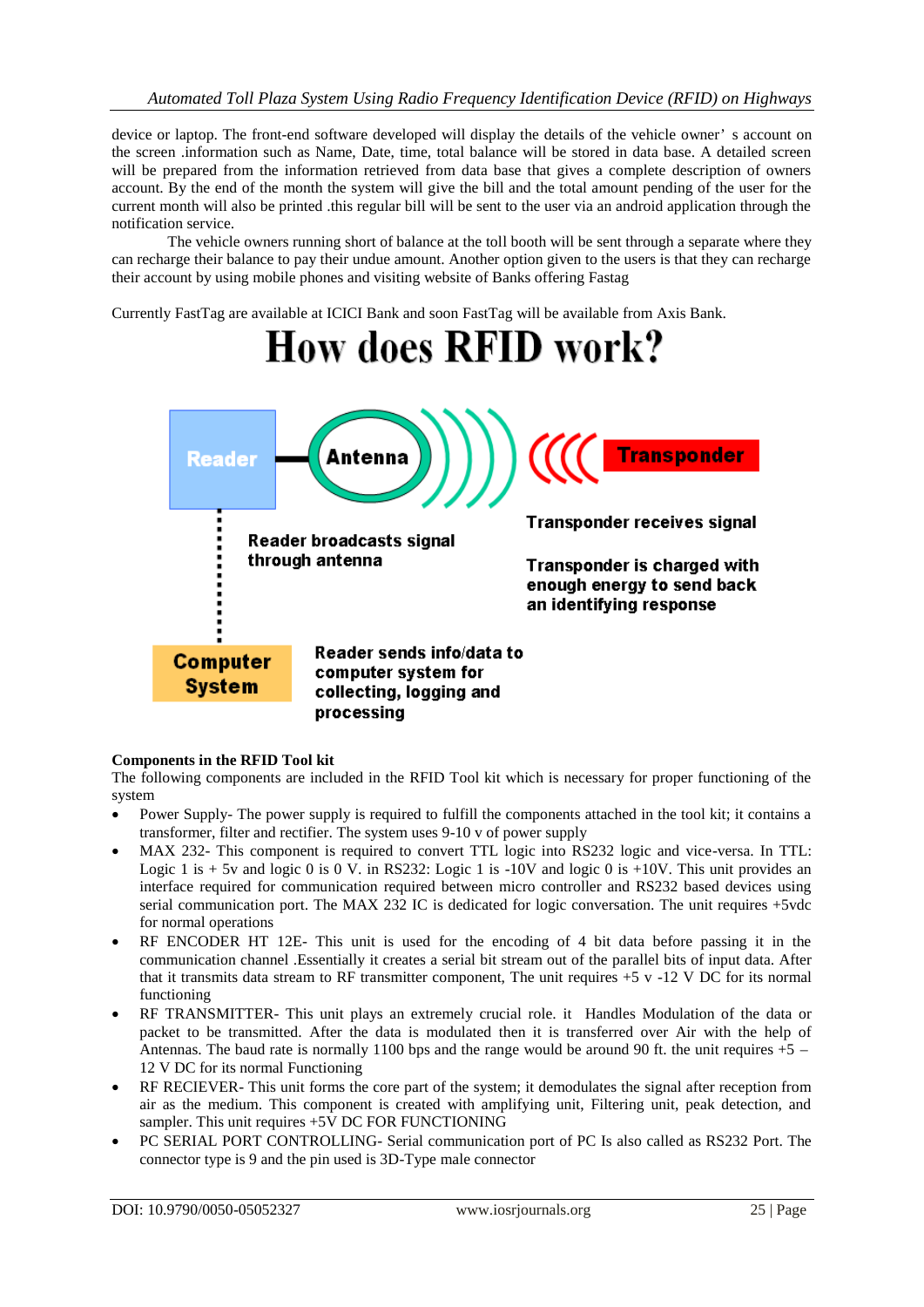DATA BASE MANAGER- A data base management system consists of software that operates databases, access and security, providing storage, backup and other facilities. Databases are designed to offer an organizes mechanism for managing, storing or receiving information. They do so with the help of Tabs. Any of the software technology can be used for database management. MS Access 2007 manages data base in one database file ,it is portable and can be copied and pasted to any other system and can run without installing the software. MS SQL Server 2000-it is complex at installation part and easy to use. The data base developed on it cannot be easily copied and paste on another system, in addition to this, it requires the software to be installed to use the database files.



The country' s first interoperable RFID based electronic toll collection was rolled out on the Ahmadabad-Mumbai National Highway which is also connected to National Express Way 1 (NE-1) and the system allows vehicle fitted with electronic tags to sail through six toll plazas operated by three road developers-Larson and Turbo (L&T), IRB infrastructure and NHAI, It works as a pre paid toll account and toll is deducted automatically when vehicle crosses toll plaza, the initial cost of the tag has been kept at Rs 150 and the minimum amount to be deposited for a car is Rs 200. The toll collection project is equipped with RF Scanner that detects the passive tags operating at frequency of 850 MHz to 950 MHz at the distance of 90 feet with a response time of 10 milliseconds .The Road user can enroll and get TAG affixed on their vehicles at designated toll plazas or point of sale stations of authorized Bank

Ministry has rolled out ETC Programme in the country under the brand name **FASTag** s ETC system is intended to save commuters time, fuel, money and reduce pollution and is installed at 55 Toll plazas and their integration with central cleaning house (CCH) operators is almost complete. A web based portal lets National Highway users to access

Information on toll fee and other details .Being GIS Based, toll plazas can be searched on a map. State-Wise list of toll plazas are listed with name, location, national highway and section/stretch numbers are easy to find. User can acquire information by entering toll plaza ' ' name' ' for information. Toll plaza location and fee amount can be ascertained easily. Rates can also be accessed on mobile phones by sending SMS to 56070 with predefined text.